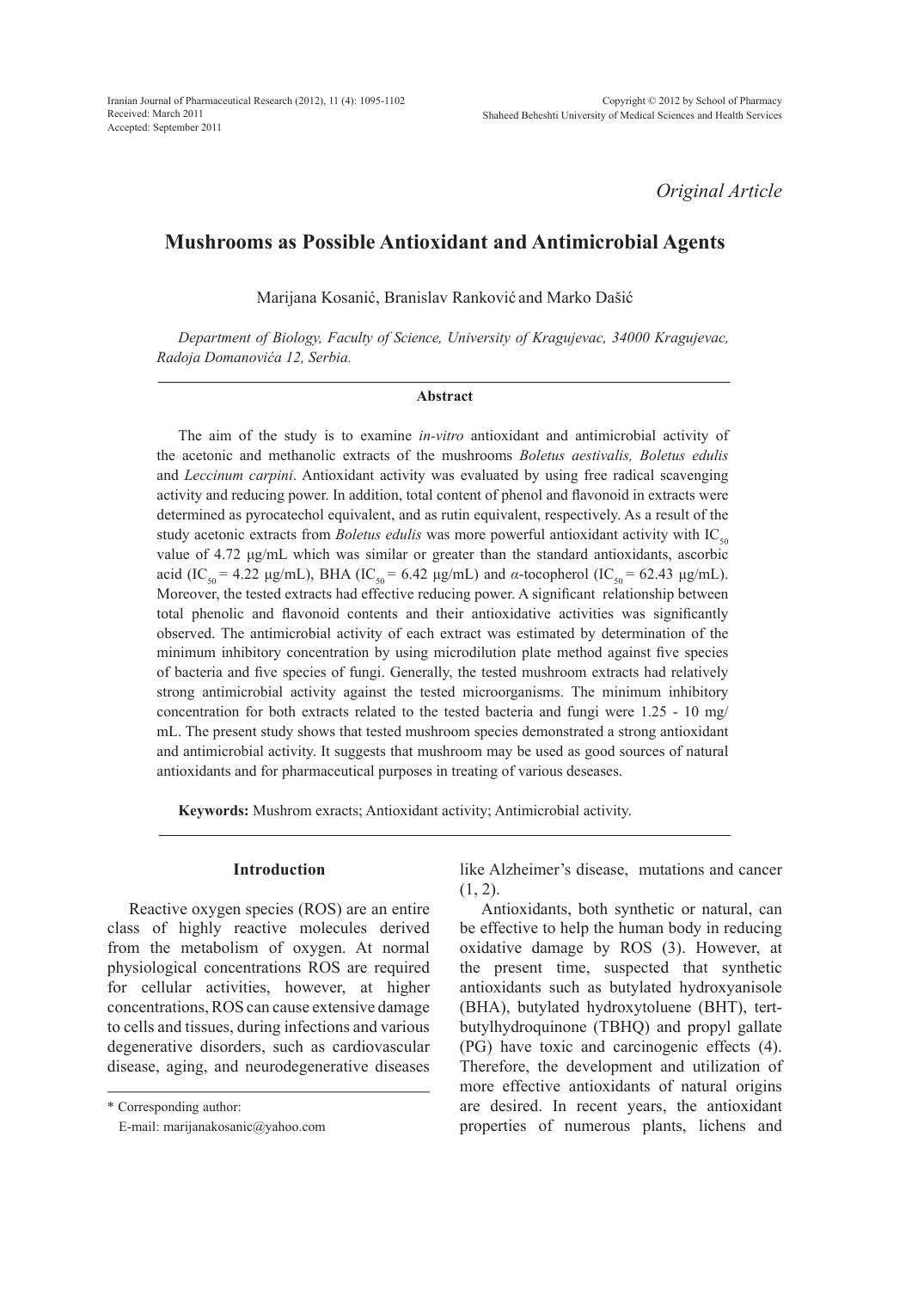mushrooms have been widely reported. In order to find new natural sources of antioxidants, our attention was focused on mushrooms.

Mushrooms possess high contents of qualitative protein, crude fibre, minerals and vitamins. Apart from their nutritional potentials, mushrooms are also sources of physiologically beneficial bioactive substances that promote good health. They produce a wide range of secondary metabolites with high therapeutic value. Health promoting properties, *e.g.* antioxidant, antimicrobial, anticancer, cholesterol lowering and immunostimulatory effects, have been reported for some species of mushrooms. Both fruiting bodies and the mycelium contain compounds with wide ranging antioxidant and antimicrobial activities (5-8). Thus, the aim of this study is to examine *in-vitro* antioxidant and antimicrobial activity of the acetonic and methanolic extract of the mushrooms *Boletus aestivalis, Boletus edulis* and *Leccinum carpini*.

### **Experimental**

### *Fungal materials*

Fungal samples of *Boletus aestivalis* (Paul.) Fr., *Boletus edulis* Bull. Fr., and *Leccinum carpini* (Schulzer) Moser ex Reid were collected from Kopaonik, Serbia, in June of 2010. The demonstration samples are preserved in facilities of the Department of Biology and Ecology of Kragujevac, Faculty of Science. Determination of mushrooms was done using standard keys (9-11).

### *Extraction*

Fresh fungal material was milled by an electrical mill. Finely ground mushrooms (50 g) were extracted using acetone and methanol for 24 h. The extracts were filtered and then concentrated under reduced pressure in a rotary evaporator. The dry extracts were stored at -18°C until used in the tests. The extracts were dissolved in 5% dimethyl sulphoxide (DMSO).

## *Antioxidant activity*

### *Scavenging DPPH radicals*

The free radical scavenging activity of mushrooms extracts was measured by using 1,1-diphenyl-picryl-hydrazil (DPPH). The method used was almost the same as the one

used by other authors (12, 13), but was modified in details. Two mL of methanol solution of DPPH radical in the concentration of 0.05 mg/mL and 1 mL of extract were placed in cuvettes. The mixture was shaken vigorosly and left to stay at room temperature for 30 min. After that the absorbance was measured at 517 nm in spectrophotometer (Bibby Scientific Limited, Stone, UK.) Ascorbic acid, butylated hydroxyanisole (BHA) and *α*-tocopherol were used as positive control. Inhibition of free radical DPPH as percentage  $[I (%)]$  was calculated as follows:

$$
I(\%)=(A0 - A1/A0) \times 100
$$

where  $A_0$  is the absorbance of the negative control and  $A_1$  is the absorbance of reaction mixture or standards.

The inhibition concentration at 50 % inhibition  $(IC_{50})$  was the parameter used to compare the radical scavenging activity. A lower  $IC_{50}$  means better radical scavenging activity.

### *Reducing power*

The reducing power of extracts was determined by the method of Oyaizu (14). One mL of extracts were mixed with 2.5 mL of phosphate buffer (2.5 mL, 0.2 M, pH 6.6) and potassium ferricyanide  $[K_3Fe(CN)_6]$  (2.5 mL, 1%). The mixtures were incubated at  $50^{\circ}$ C for 20 min. After that, trichloroacetic acid (10%, 2.5 mL) was added to the mixture and centrifuged. Finally, the upper layer were mixed with distilled water (2.5 mL) and 0.5 mL of 0.1% ferric chloride (FeCl<sub>3</sub>). The absorbance of the solution was measured at 700 nm in spectrophotometer. Higher absorbance of the reaction mixture indicated that the reducing power is increased. Ascorbic acid, BHA and *α*-tocopherol were used as positive control.

### *Determination of total phenolic compounds*

Total soluble phenolic compounds in the mushrooms extracts were determined with Folin-Ciocalteu reagent according to the method of Slinkard and Slingleton (15), using pyrocatechol as a standard phenolic compound. Briefly, 1 mL of the extract (1 mg/mL) in a volumetric flasc diluted with distilled water (46 mL). One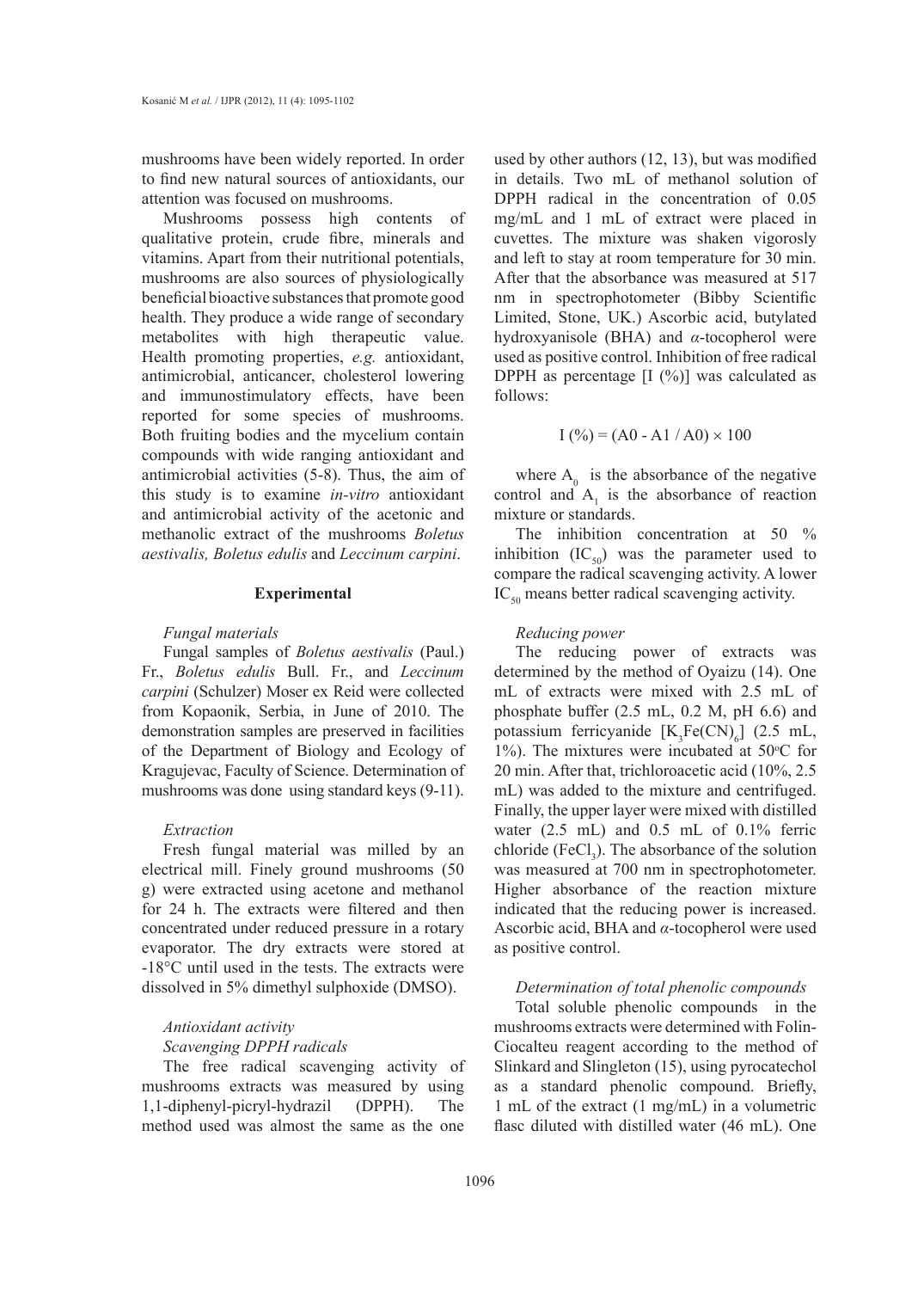milliliter of Folin-Ciocalteu reagent was added and the content of the flask was mixed thoroughly. After 3 min 3 mL of 2% sodium carbonate  $(Na<sub>2</sub>CO<sub>3</sub>)$  was added and then was lleft to stay for 2h with intermittent shaking. The absorbance was measured at 760 nm in spectrophotometer. The total concentration of phenolic compounds in the extract was determined as microgram of pyrocatechol equivalent by using an equation per milligram of dry extract, using the equation which derived from standard pyrocatechol graph as follows:

Absorbance =  $0.0144$  x total flavonoid (μg rutin equivalent/mg of extract) +  $0.0556$ 

### *Total flavonoid content*

The total flavonoid content was determined by using the Dowd method (16). Two mL of 2 % aluminium trichloride  $(AICl_3)$  in methanol was mixed with the same volume of the extract solution (1 mg/mL). The mixture was incubated at room temperature for 10 min, and the absorbance was measured at 415 nm in spectrophotometer against blank samples. The total flavonoid content was detemined as microgram of rutin equivalent by using an equation that was obtained from standard rutin graph as follows:

Absorbance =  $0.0144$  x total flavonoid  $(\mu$ g rutin) + 0.0556  $(R2 = 0.9992)$ 

# *Antimicrobial activity Microorganisms and media*

The following bacteria were used as test organisms in this study: *Staphilococcus aureus*  (ATCC 25923), *Escherichia coli* (ATCC 25922), *Klebsiella pneumoniae* (ATCC 70063), *Pseudomonas aeruginosa* (ATCC 27853) and *Enterococcus faecalis* (ATCC 29212). All the bacteria used were from the American Type Culture Collection (ATCC). Their identification was confirmed at the Microbiological Laboratory of Kragujevac, University of Kragujevac, Department of Biology. The fungi used as test organisms were: *Aspergillus flavus* (ATCC 9170), *Aspergillus fumigatus* (DBFS 310), *Candida albicans* (IPH 1316), *Paecilomyces variotii* (ATCC 22319), *Penicillium purpurescens* (DBFS 418). They were from the American Type Culture Collection and the mycological collection maintained by the Mycological Laboratory within the Department of Biology of Kragujevac, University of Kragujevac, Faculty of Science (DBFS). Bacterial cultures were maintained on Müller-Hinton agar substrates (Torlak, Belgrade). Fungal cultures were maintained on potato dextrose (PD) agar and Sabourad dextrose (SD) agar (Torlak, Belgrade). All cultures were stored at 4°C and subcultured every 15 days.

The sensitivity of microorganisms to acetone and methanol extracts of the examined species of mushrooms was tested by determining the minimal inhibitory concentration (MIC).

Bacterial inoculi were obtained from bacterial cultures incubated for 24 h at 37°C on Müller-Hinton agar substrate and brought up by dilution according to the 0.5 McFarland standard to approximately 108 CFU/mL. Suspensions of fungal spores were prepared from fresh mature (3- to 7-day-old) cultures that grew at 30°C on a PD agar substrate. Spores were rinsed with sterile distilled water, used to determine turbidity spectrophotometriacally at 530 nm, and then further diluted to approximately 10<sup>6</sup> CFU/mL according to the procedure recommended by NCCLS (17).

### *Minimum inhibitory concentration*

The MIC was determined by the broth microdilution method using 96-well microtiter plates (18). A series of dilutions with concentrations ranging from 40 to 0.156 mg/ mL for extracts were used in experiment against every microorganism tested. The starting solutions of extracts were obtained by measuring off a certain quantity of extract and dissolving it in DMSO. Two-fold dilutions of extracts were prepared in Müller-Hinton broth for bacterial cultures and SD broth for fungal cultures. The MIC was determined by establishing visible growth of microorganisms. The boundary dilution without any visible growth was defined as the MIC for the tested microorganism at the given concentration. As a positive control of growth inhibition, streptomycin was used in case of bacteria, ketoconazole in case of fungi.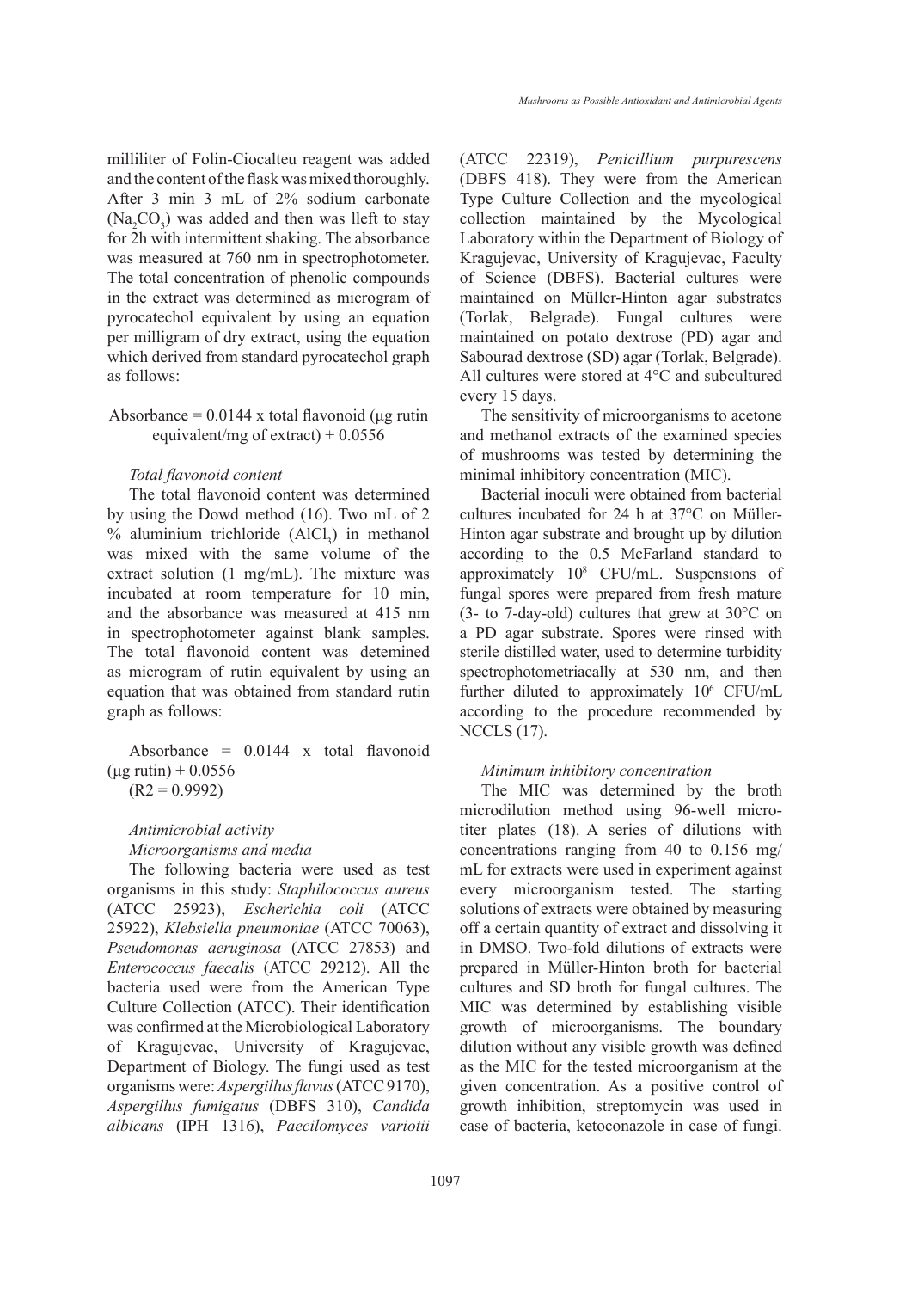Table 1. IC<sub>50</sub> values of acetone and methanol extracts of *Boletus aestivalis, Boletus edulis* and *Leccinum carpini* by free radical scavenging method.

| <b>Samples</b>    | $IC_{50} (\mu g/mL)$ |                  |            |             |            |                   |  |
|-------------------|----------------------|------------------|------------|-------------|------------|-------------------|--|
|                   | <b>B.</b> aestivalis | <b>B.</b> edulis | L. carpini | Ascor. acid | <b>BHA</b> | $\alpha$ -tocoph. |  |
| Acetone extracts  | 8.63                 | 4.72             | 67.89      | 4.22        | 6.42       | 62.43             |  |
| Methanol extracts | 187.73               | 212.47           | 202.47     |             |            |                   |  |

A DMSO solution was used as a negative control. All experiments were performed in triplicate.

### *Statistical analyses*

Statistical analyses were performed with the EXCEL (version 11) and SPSS (version 13) software packages. To determine the statistical significance of antioxidant activity, student's t-test were used. Pearson's bivariate correlation test was carried out to calculate correlation coefficients (r) between the content of total phenolic and flavonoid and the DPPH radical scavenging activity. All values are expressed as mean  $\pm$  SD of three parallel measurements.

### **Results and Discussion**

### *Antioxidant activity*

DPPH radical scavenging, reducing power, determination of total phenolic compounds and determination of total flavonoid content of the acetone and methanol extracts of the mushrooms *Boletus aestivalis, Boletus edulis*  and *Leccinum carpini* were examined in this study.

The scavenging DPPH radicals of the studied extracts are shown in Table 1. The inhibition concentration at 50 % inhibition  $(IC_{50})$  was the parameter used to compare the radical scavenging activity. A lower  $IC_{50}$  meant better radical scavenging activity. Acetone and methanol extracts of the tested mushrooms showed a good scavenging activity on DPPH radical. There was statistically significant difference between extracts and control (P < 0.05). The  $IC_{50}$  values of all extracts ranged from  $4.72 - 212.47 \mu g/ml$ . Acetone extract from *Boletus edulis* showed largest DPPH radical scavenging activities (IC<sub>50</sub> = 4.72  $\mu$ g/ml) than those from other samples and greater than BHA and  $\alpha$ -tocopherol. The scavengig activity was also good for the acetone extracts from *Boletus aestivalis*  $(IC_{50} = 8.63 \text{ µg/ml})$  and *Leccinum*  $carpini$  (IC<sub>50</sub> = 67.89  $\mu$ g/mL). Methanol extracts from tested mushrooms showed weaker DPPH radical scavenging activities than acetone. IC $_{50}$ for the methanol extracts were 187.73 µg/mL for *Boletus aestivalis,* 212.47 µg/mL for *Boletus edulis* and 202.471 µg/mL for *Leccinum carpini*. The results of the reducing power assay

| Table 2. Reducing power of acetone and methanol extracts of Boletus aestivalis, Boletus edulis and Leccinum carpini. |
|----------------------------------------------------------------------------------------------------------------------|
|----------------------------------------------------------------------------------------------------------------------|

|                      |                 | Absorbance (700 nm) |                |                |  |  |  |
|----------------------|-----------------|---------------------|----------------|----------------|--|--|--|
| <b>Samples</b>       | <b>Extracts</b> | $1000 \mu g/mL$     | $500 \mu g/mL$ | $250 \mu g/mL$ |  |  |  |
| B. aestivalis        | Acetone         | 0.025               | 0.005          | 0.005          |  |  |  |
|                      | Methanol        | 0.028               | 0.006          | 0.003          |  |  |  |
| B. edulis            | Acetone         | 0.008               | 0.005          | 0.002          |  |  |  |
|                      | Methanol        | 0.009               | 0.007          | 0.003          |  |  |  |
| L. carpini           | Acetone         | 0.023               | 0.006          | 0.003          |  |  |  |
|                      | Methanol        | 0.008               | 0.004          | 0.001          |  |  |  |
| Ascorbic acid        |                 | 2.226<br>0.957      |                | 0.478          |  |  |  |
| <b>BHA</b>           |                 | 3.465               | 1.681          | 1.651          |  |  |  |
| $\alpha$ -tocopherol |                 | 2.887               | 1.651          | 0.808          |  |  |  |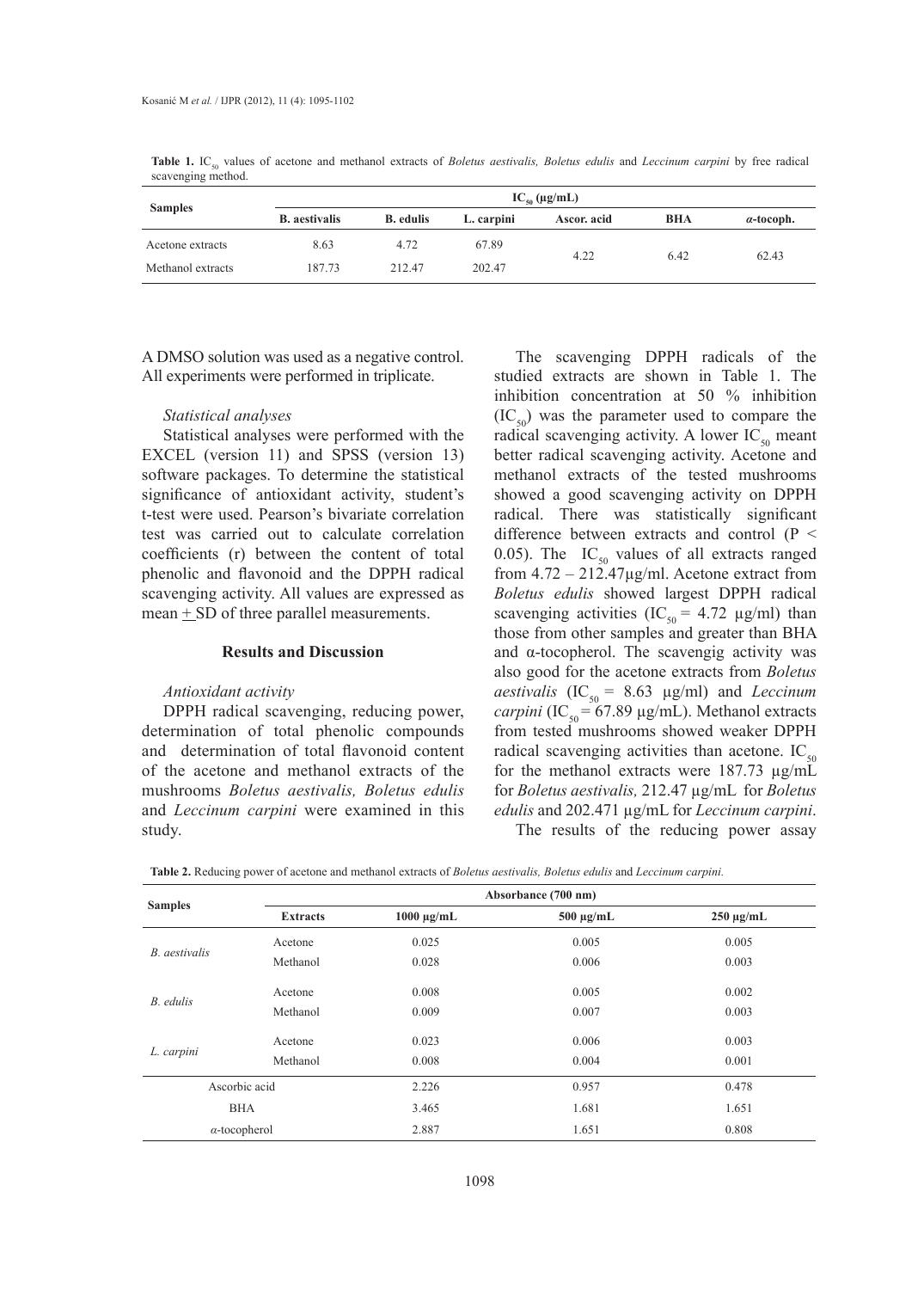**Table 3.** Total phenolics and flavonoid content of acetone and methanol extracts of *Boletus aestivalis, Boletus edulis* and *Leccinum carpini*.

| <b>Samples</b> | <b>Extracts</b> | <b>Phenolics content</b>                      | <b>Flavonoid content</b>               |  |  |
|----------------|-----------------|-----------------------------------------------|----------------------------------------|--|--|
|                |                 | (µg of pyrocatechol equivalent/mg of extract) | (µg of rutin equivalent/mg of extract) |  |  |
| B. aestivalis  | Acetone         | $6.73 \pm 1.065$                              | $3.20 \pm 1.099$                       |  |  |
|                | Methanol        | $4.91 \pm 1.208$                              | $1.53 \pm 1.105$                       |  |  |
| B. edulis      | Acetone         | $8.14 \pm 1.211$                              | $4.93 \pm 1.195$                       |  |  |
|                | Methanol        | $4.64 \pm 1.318$                              | $1.46 \pm 1.128$                       |  |  |
| L. carpini     | Acetone         | $5.93 \pm 1.341$                              | $1.86 \pm 1.213$                       |  |  |
|                | Methanol        | $4.69 \pm 1.208$                              | $1.48 \pm 1.106$                       |  |  |

of tested extracts are summarized in Table 2. High absorbance indicates high reducing power. Measured values of absorbance varied from 0.0014 to 0.0280. The reducing power of extracts increased contcentration dependently. Among the tested extracts, acetone and methanol extracts of *Boletus edulis* showed highest reducing power, followed by acetone extracts from *Leccinum carpini*. Other extracts showed weaker reducing power.

Total phenolic and flavonoid constituents of tested extracts are presented in Table 3. The amount of total phenolic compounds was determined as the pyrocatechol equivalent using an equation obtained from a standard pyrocatechol graph. Results of the study showed that the phenolic compound of the tested extracts varied from 4.64 to 8.14 μg of pyrocatechol equivalent. Highest phenolic compounds was identified in acetone extract of *Boletus edulis* at a 8.14 μg of pyrocatechol equivalent, followed by acetone extract of *Boletus aestivalis* with 6.73 μg of pyrocatechol equivalent.

The amount of total flavonoid compounds was determined as the rutin equivalent using an equation obtained from a standard rutin graph. As shown in Table 3, good flavonoid content was found in the acetone extract of *Boletus edulis* (4.93 μg of rutin equivalent) and acetone extract of *Boletus aestivalis*  (3.20 μg of rutin equivalent). Other lichen extracts showed lower flavonoid content.

The tested mushroom extract and their  $IC_{50}$ values was correlated with total phenolic and flavonoid content (Figure 1). Notably negative correlation was established between the phenols and IC<sub>50</sub> values of antioxidant activities ( $r =$ -0.93). Also, there is a good negative correlation between flavonoid compounds of the tested extracts and  $IC_{50}$  values of antioxidant activities  $(r = -0.83)$ . These negative linear correlations prove that the sample with highest antioxidant contents show higher antioxidant activity with lowest  $IC_{50}$  values.

### *Antimicrobial activity*

The antimicrobal activity of the tested mushrooms extracts against the tested microorganisms was shown in Table 4.

The acetone and methanol extracts of the tested mushrooms showed relatively strong antimicrobial activity. The MIC for both extracts related to the tested bacteria and fungi were 1.25 - 10 mg/mL. Generally, the acetone extracts exerted stronger antimicrobial activity than methanol extracts.

The maximum antimicrobial activity was found in the acetone extract of the mushrooms *Leccinum carpini* against *Enterococcus foecalis*  (MIC = 1.25 mg/mL). The measured MIC values for *Leccinum carpini* against bacteria were 1.25-5 mg/mL for the acetone and 2.5-10 mg/mL for the methanol extract. Both extracts of this mushroom inhibited the tested fungi in concentrations 5 mg/mLand 10 mg/mL.

The acetone and methanol extract of *Boletus aestivalis* and *Boletus edulis* had approximately equal antimicrobial activity. They inhibited the tested bacteria and fungi in concentrations 2.5 mg/mL, 5 mg/mLand 10 mg/mL.

The antimicrobial activities were compared to streptomycin (standard antibiotic) and ketoconazole (standard antimicotic). The results showed that streptomycin and ketoconazole had stronger activity than tested extracts as shown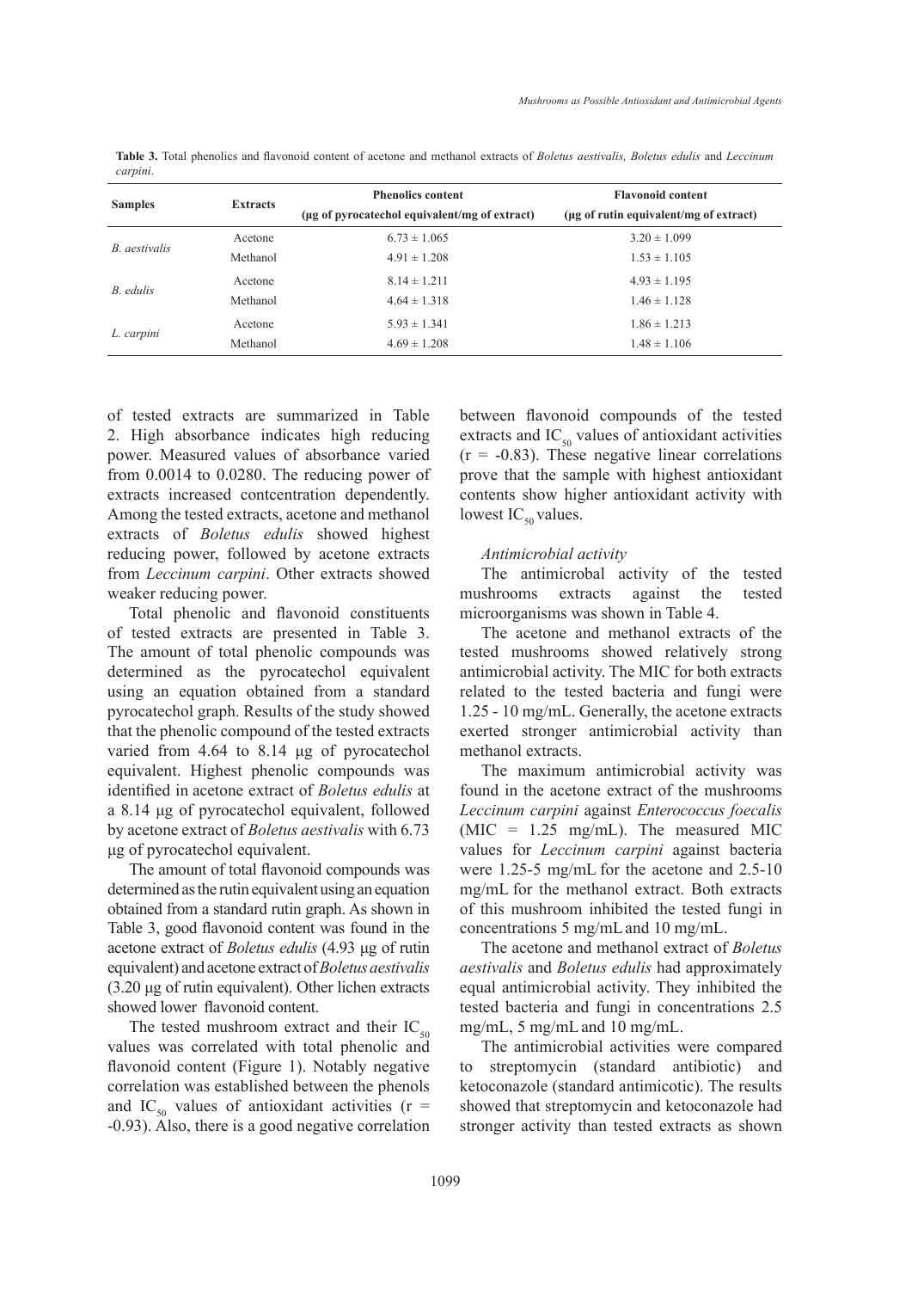| <b>Samples</b>        |              | <b>B.</b> aestivalis |              | <b>B.</b> edulis |      | L. carpini | S<br>$\overline{\phantom{a}}$ | K    |
|-----------------------|--------------|----------------------|--------------|------------------|------|------------|-------------------------------|------|
| <b>Test organisms</b> | $\mathbf{A}$ | M                    | $\mathbf{A}$ | M                | A    | M          |                               |      |
| E. foecalis           | 2.5          | 5                    | 5            | 5                | 1.25 | 10         | 15.62                         |      |
| E. coli               | 5            | 10                   | 5            | 10               | 5    | 5          | 31.25                         |      |
| K. pneumoniae         | 2.5          | 5                    | 2.5          | 5                | 2.5  | 2.5        | 1.95                          |      |
| P. aeruginosa         | 5            | 5                    | 2.5          | 5                | 2.5  | 2.5        | 15.62                         |      |
| S. aureus             | 5            | 5                    | 2.5          | 5                | 2.5  | 5          | 31.25                         |      |
| A. flavus             | 5            | 10                   | 10           | 10               | 5    | 10         | ۰                             | 3.9  |
| A. fumigatus          | 5            | 10                   | 10           | 10               | 5    | 10         | ۰                             | 3.9  |
| C. albicans           | 2.5          | 5                    | 2.5          | 5                | 5    | 5          | ۰                             | 1.95 |
| P. purpurescens       | 10           | 10                   | 10           | 5                | 10   | 10         | -                             | 3.9  |
| P. verrucosum         | 10           | 10                   | 10           |                  | 5    |            |                               | 3.9  |

**Table 4.** Minimum inhibitory concentration (MIC ) of acetone and methanol extracts of *Boletus aestivaliss, Boletus edulis* and *Leccinum carpini*.

a Minimum inhibitory concentration (MIC); values given as mg/mL for extracts and as μg/mL for antibiotics. Values are the mean of three replicate.

Antibiotics: K – ketoconazole, S – streptomycin.

in Table 4. In a negative control, DMSO had no inhibitory effect on the tested organisms.

The tested mushrooms extracts have a strong antioxidant activity against various oxidative systems *in-vitro*. The intensity of antioxidant activity depended on the tested mushroom species and the solvent which was used for extraction. The differences in the antioxidant activity of various solvents may be result of different capabilities to extract bioactive substances (19). When antioxidative capacities of the extracts are compared to their phenolic constituents, it could be concluded that antioxidative nature of the extracts might depend on their phenolics. We found that the tested extracts exhibited the highest radical scavenging activity with the greatest amount of phenolic content. Numerous researches found a high correlations between antioxidative activities and phenolic content (8, 20, 21).

Antioxidant activity of some mushroom extracts were also studied by other researchers. In the literature there are numerous data for the antioxidant activity of *Boletus edulis*  (22, 23, 24)**.** Similar results vere reported for some other mushroom. For example, Ramesh et al. (25) found strong antioxidant activity for methanole extracts from *Lycoperdon perlatum, Cantharellus cibarius, Clavaria vermiculris, Ramaria formosa, Marasmius oreades, Pleurotus pulmonarius.* Murcia *et al.* (26) find an antioxidant activity for the *Lepista* 

### *nuda, Lentinus edodes, Agrocybe cylindracea, Cantharellus lutescens,* and *Hydnum repandum.*

Numerous mushrooms were screened for antimicrobial activity in search of the new antimicrobial agents (25, 27-29). It found that different species of mushrooms exhibit different antimicrobial activity. These differences in antimicrobial activity of different species of mushrooms are probably a consequence of the presence of different components with antimicrobial activity.

In our experiments, the tested mushroom extracts and show a relatively strong antimicrobial activity. The intensity of the antimicrobial effect depended on the species of mushroom, its concentration and the tested organism. The examined mushroom in the same concentrations showed a stronger antibacterial than antifungal activity. These results could be expected due to the fact that numerous tests proved that bacteria are more sensitive to the antibiotic compared to fungi (30). The reason for different sensitivity between the fungi and bacteria can be found in different transparency of the cell wall (31). The cell wall of the grampositive bacteria consists of peptidoglucans (mureins) and teichoic acids, while the cell wall of the gram-negative bacteria consists of lipo polysaccharides and lipopoliproteins, whereas, the cell wall of fungi consists of polysaccharides such as hitchin and glucan (32, 33).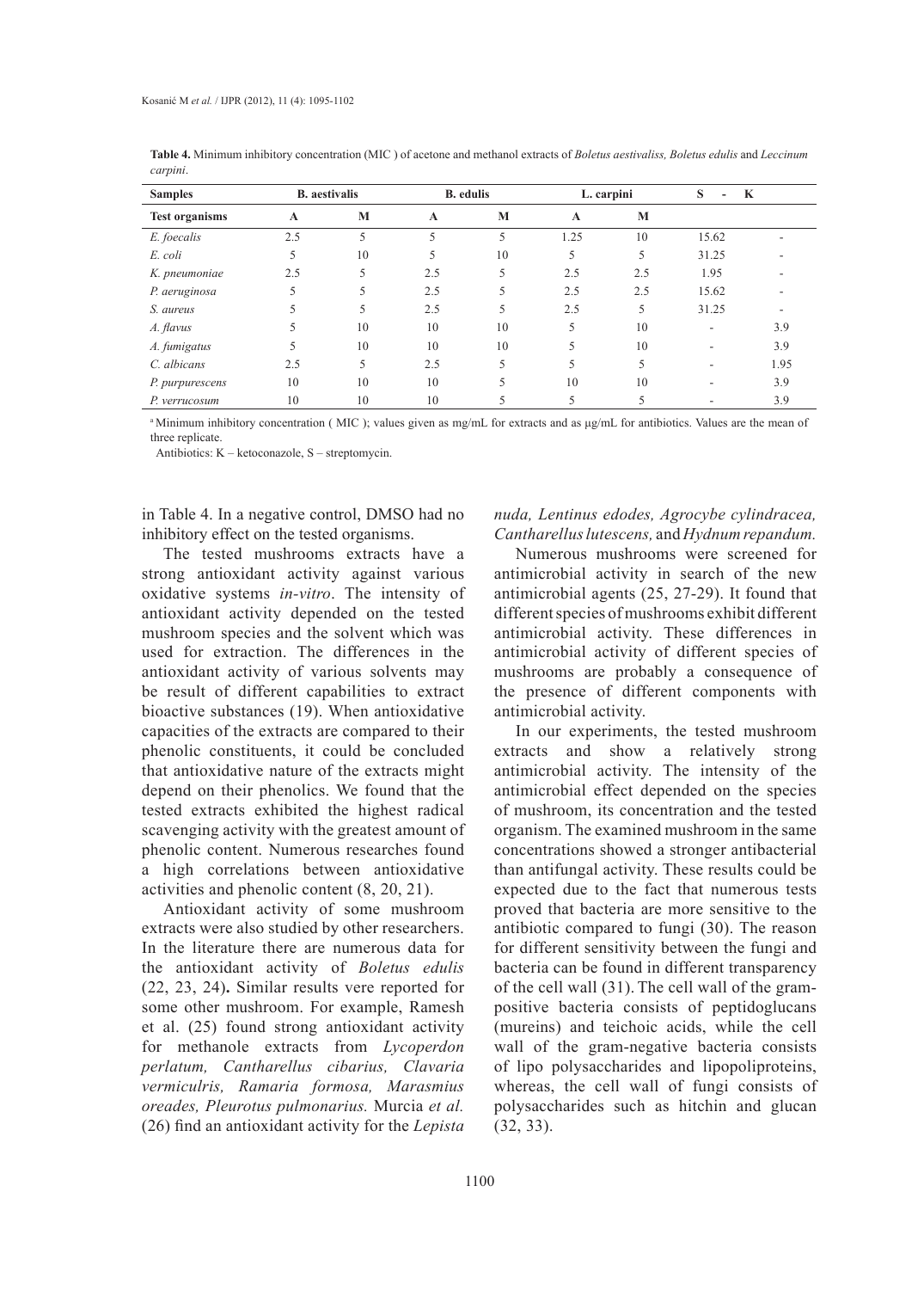### **Conclusions**

It conclusion, it can be stated that tested mushroom extracts have a strong antioxidant and antimicrobial activity *in-vitro*. Based on these results, mushrooms appear to be good and safe natural sources of antioxidants and could be of significance in making the food bad and in human therapy, animal and plant diseases. Further studies should be done on the isolation and characterization of new compounds from mushrooms, which are responsible for antioxidant and antimicrobial activity.

### **Acknowledgements**

 This work was financed in part by the Ministry of Science, Technology, and Development of the Republic of Serbia and was carried out within the framework of project no. 173032 .

#### **References**

- (1) Gulcin I, Kurfrevioglu OI, Oktay M and Buyukokuroglu ME. Antioxidant, antimicrobial, antiulcer and analgesic activities of nettle (*Urtica dioica* L.). *J. Ethnopharmacol* (2004) 90: 205-215.
- (2) Sachindra NM, Airanthi MKWA, Hosokawa M and Miyashita K. Radical scavenging and singlet oxygen quenching activity of extracts from Indian seaweeds. *J. Food Sci. Technol.* (2010) 47: 94-99.
- (3) Kosanić M, Ranković B and Vukojević J. Antioxidant properties of some lichen species. *J. Food Sci. Technol.* (2011) 48: 584-590.
- Zhang WM, Lin Han BL and Zhang HD. Antioxidant (4) activities of extracts from *Areca* (*Areca catectu* L.) flower, husk and seed. *Electron J. Environ. Agric. Food Chem.* (2009) 8: 740-748.
- (5) Oyetayo VO, Dong CH and Yao YJ. Antioxidant and Antimicrobial Properties of Aqueous Extract from Dictyophora indusiata. *The Open Mycology Journal*  (2009) 3: 20-26.
- Mau JL, Chang CN, Huang SJ and Chen CC. (6) Antioxidant properties of methanolic extracts from *Grifola frondosa*, *Morchella esculenta* and *Termitomyces albuminosus* mycelia. *Food Chem.* (2004) 87: 111-8.
- Barros L, Calhelha RC, Vaz JA, Ferreira ICFR, (7) Baptista P and Estevinho LM. Antimicrobial activity and bioactive compounds of Portuguese wild edible mushrooms methanolic extracts. *Eur. Food Res. Technol.* (2007) 225: 151-156.
- Ferreira ICFR, Baptista P, Vilas-Boas M and Barros L. (8) Free-radical scavenging capacity and reducing power of wild edible mushrooms from northeast Portugal:

individual cap and stipe activity. *Food Chem.* (2007) 100: 1511-1516 .

- Moser M. *Keys to Agarics and Boleti (Polyporales,*  (9) *Boletales, Agaricales, Russulales).* Ed. Kibby, G. Transl. Plant, S. London: Roger Phillips (1983) 1-535.
- Bessette AE, Roody WC and Bessette AR**.** *North*  (10) *American Boletes: A Color Guide to the Fleshy Pored Mushrooms.* Syracuse University Press, Syracuse, NY (2000) 1-400.
- Uzelac B. *Gljive Srbije i Zapadnog Balkana.* BGV (11) Logik, Beograd (2009) 1-462.
- (12) Ibanez E, Kubatova A, Senorans FJ, Cavero S, Reglero G and Hawthorne SB. Subcritical water extraction of antioxidant compounds from rosemary plants. *J. Agr. Food Chem.* 51: 375-382 (2003).
- $(13)$  Dorman HJ, Bachmayer O, Kosar M and Hiltunen R. Antioxidant properties of aqueous extracts from selected Lamiaceae species grown in Turkey. *J. Agr. Food Chem.* (2004) 52: 762-770.
- $(14)$  Oyaizu M. Studies on products of browning reaction prepared from glucoseamine. *Jpn. J. Nutr.* (1986) 44: 307-314.
- (15) Slinkard K and Slingleton VL. Total phenolic analyses: automation and comparison with manual method. *Am. J. Enol. Viticult.* (1997) 28: 49-55.
- $(16)$  Meda A, Lamien CE, Romito M, Millogo J and Nacoulma OG. Determination of the total phenolic, flavonoid and proline contents in burkina fasan honey, as well as their radical scavenging activity. *Food Chem*. (2005) 91: 571-577.
- (17) NCCLS (National Commitee for Clinical Laboratory Standards) Reference Method for Broth Dilution Antifungal Susceptibility Testing of Conidiumforming Filamentous Fungi: Proposed Standard M38-P. NCCLS, Wayne, PA, USA. (1998)
- (18) Clinical and Laboratory Standards Institute, Methods for dilution antimicrobial susceptibility tests for bacteria that grow aerobically; Approved standardsixth edition. CLSI document M7-A6,CLSI, Wayne, PA, USA (2003).
- (19) Behera BC, Verma N, Sonone A and Makhija U. Antioxidant and antibacterial activities of lichen *Usnea ghattensis in-vitro*. *Biotechnol. Lett.* (2005) 27: 991-995.
- $(20)$  Choi Y, Lee SM, Chun J, Lee HB and Lee J. Influence of heat treatment on the antioxidant activities and polyphenolic compounds of Shitake (*Lentinus edodes*) mushroom. *Food Chem*. (2006) 99: 381-387.
- Alvarez Parrilla E, González Aguilar GA, de la Rosa (21) LA and Martínez NR. Total phenols and antioxidant activity of commercial and wild mushrooms from Chihuahua, Mexico. *Cienc. Tecnol. Aliment.* (2007) 5: 329-334.
- (22) Vidović S, Mujić I, Zeković Z, Lepojević Z, Tumbas V and Mujić A. Antioxidant Properties of Selected Boletus Mushrooms. *Food Biophysics* (2010) 5: 49-58.
- (23) Shu-Yao T, Hui-Li T and Jeng-Leun M. Antioxidant properties of *Agaricus blazei*, *Agrocybe cylindracea*, and *Boletus edulis. LWT - Food Sci. Technol.* (2007)